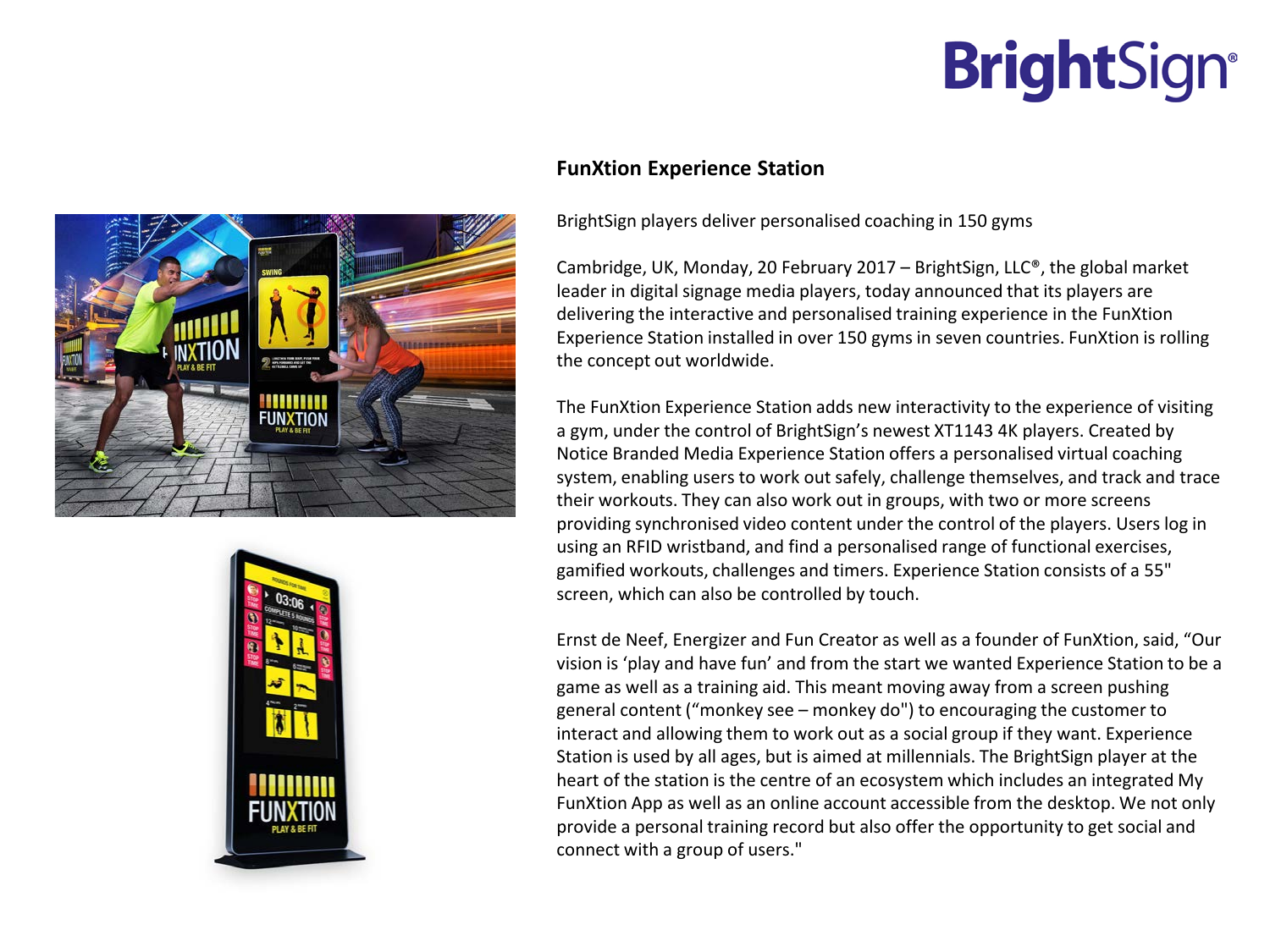## **BrightSign®**





FunXtion initially piloted the concept with gyms in their home country, the Netherlands where 100 stations are now in use. Take up worldwide is growing, with over 50 gyms in the UK, Germany, Denmark, Sweden, Norway and Spain ordering Experience Stations. Ernst de Neef is now spending considerably more time in the air, as global interest grows.

Hans de Boer, Account Director of Notice Branded Media, said, "The BrightSign player manages the whole experience. It recognises the customer through the RFID wristband, selects and delivers the appropriate training videos from a library of over 1000 held on the player, and monitors the progress of training for example through the customer's heartbeat. When not in use, Experience Station displays video content which could include advertising."

The FunXtion Experience Station was initially created using BrightSign 4K1042 players, but since the launch of BrightSign Series 3 players, Notice has moved to the XT1143, bringing a number of advantages.

Harry Wiertz, Innovation Director at Notice said, "Experience Station hosts a truly extensive library of content, with over 1000 individual video clips. Each exercise is supported by a video explaining how to perform it, and there are further clips celebrating success and providing count downs, giving an exceptional level of content. On the original players, we used 64GB SD cards, and made use of H.265 compression to reduce the file size by about 50%. The new player, however, features an M2 peripheral port, allowing us to install a SATA SSD hard disk drive." The hardware accelerated HTML5 engine also made a significant difference to the implementation, according to Harry Wiertz. "We use complex and memory intensive HTML5 content such as swipe/pinch/zoom interactive, streaming social media and multiple modular HTML5 assets layered with live TV and video to create an engaging experience for the user. The new players are about twice as fast, and that does make a difference to the user experience."